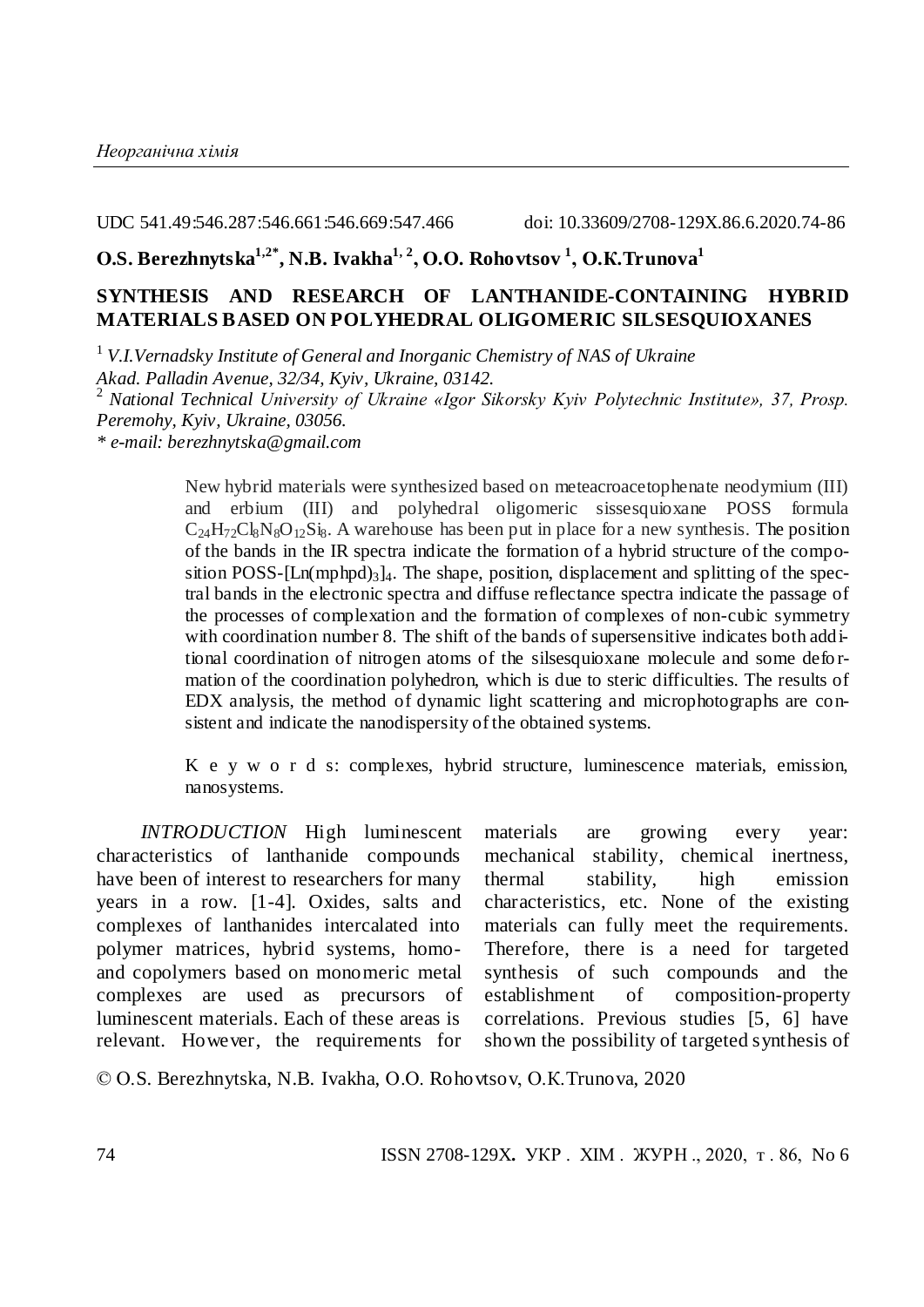compounds with high emission characteristics. Obtaining homopolymers on the basis of monomeric metal complexes allows not only to obtain chemically homogeneous materials, but also to increase the efficiency of luminescence tenfold. On the other hand, the possibility of obtaining copolymers based on industrial monomers, such as styrene, vinylcarbazole, methyl methacrylate allows to influence the properties and change them by adjusting the ratio of metal complex: monomer. It was found that the luminescence intensity, surface morphology and stability of the material depend on the structure of the industrial monomer. However, due to the volume of organic monomer molecules, they can shield the emitting centers while reducing the emission intensity. In addition, polymers are prone to agglomeration with the formation of globular structures. Therefore, another approach to obtaining functional nanomaterials is of interest, namely the synthesis of hybrid structures based on metal complexes. The role of the matrix is to form a spatial structure, and the complex has special properties. Fixation of complexes on the matrix can occur in two ways. For example, due to the physical interaction of components by precipitation, spraying, sorption, microencapsulation, dispersion, etc. complex on the media. In this case, the functional component is usually linked to the matrix through physical interaction. In the formation of organoinorganic materials with different morphology as an organic matrix often use mesh polymers, in which inorganic components act as fillers dispersed in polymers. To obtain such systems use sol-

gel technologies [7], which allow to obtain materials with nanodispersed inorganic phase at the molecular level. The materials formed by this method are polydisperse in size and heterogeneous in chemical composition, which of course impairs their properties [8]. In another variant, the complex is fixed by covalent bonds. At the same time, a careful selection of both the ligand and the matrix comes to the fore. Functionalized polyhedral oligomeric silsesquioxanes (POSS) are proposed as a matrix. Hybrid materials based on POSS are quite easy to synthesize, they have high thermal and optical properties. One of the current directions in the creation of organoinorganic is the selection of methods for obtaining nanostructuring agents that are able to be covalently attached to the matrix at the molecular level. This approach allows you to purposefully synthesize materials with different ratios of components and influence the properties of the final product [9-11]. Octahedral POSS of the general formula  $R_8S_8O_{12}$  [12-14] seem to be especially promising compounds for the creation of hybrid organo-inorganic systems. Such molecules consist of a central inorganic nucleus of cubic shape with a size of  $\sim$  1.5 nm and organic substituents R with various reactive groups, which allows for further modification of these compounds. For example, the inserting into such systems of compounds with luminescent properties can increase the emission characteristics. In [15] it was shown that the inserting of nanoparticles into the POSS promotes the growth of electroluminescence in the blue region of the spectrum, despite the fact that the obtained material is not a chemical

ISSN 2708-129X**.** УКР . ХІМ . ЖУРН ., 2020, т . 86, No 6 75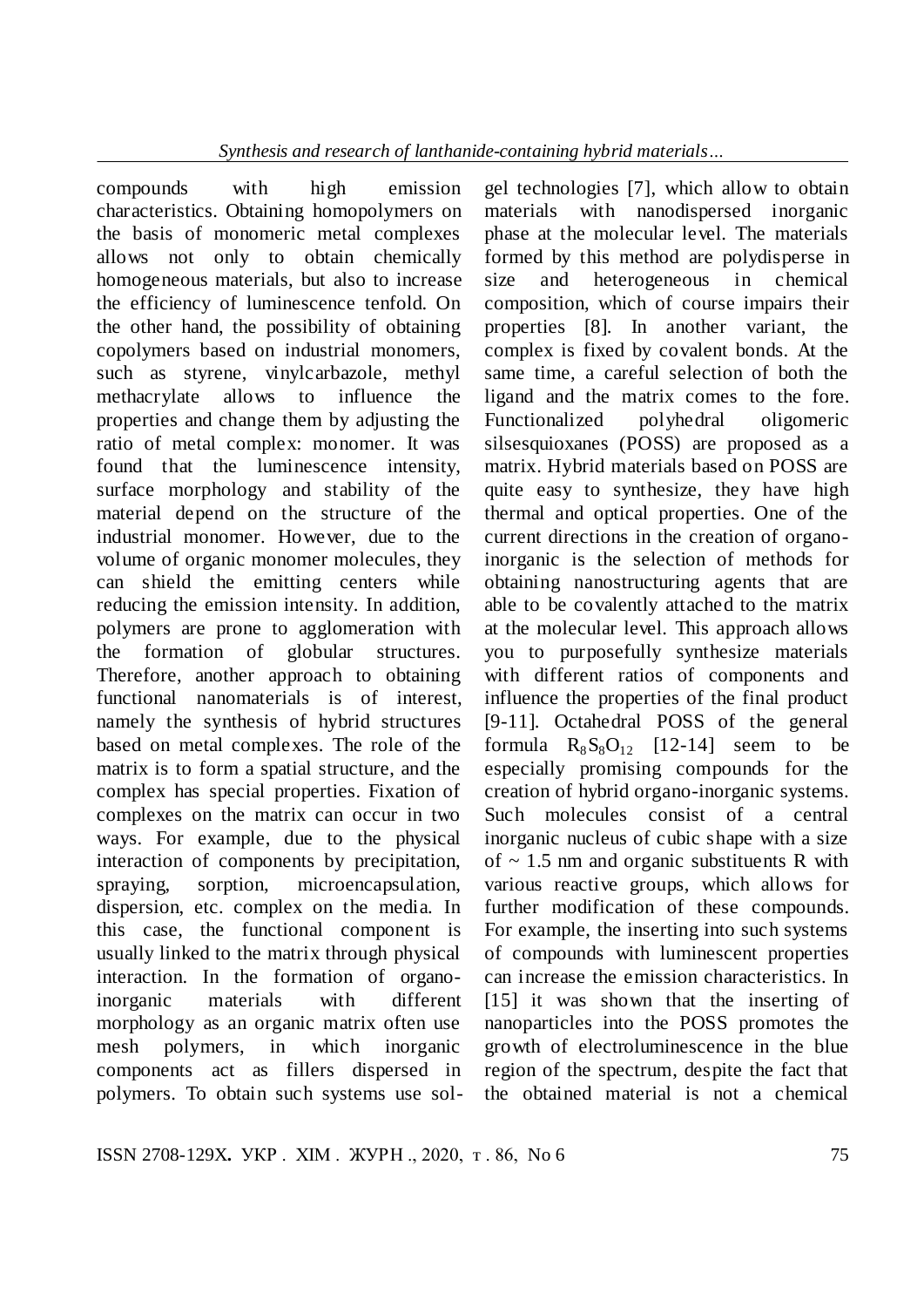interaction but the intercalation of nanoparticles in the POSS matrix. The use of hybrid structures as materials allows to increase the thermal stability of materials [16-18] due to the formation of chain or mesh structures, reduce emission quenching processes and sensitize luminescence due to additional covalent bonds that act as additional linkers.

Since the molecules of the compounds that attach to the surface of the matrix set the properties of the materials, it is paramount to study the properties of such compounds and compare them with the properties of hybrid systems based on them. Previously, complexes of a number of lanthanides with methacroylacetophenone have been synthesized and described [19, 20]. Their structure and spectral-luminescent properties have been studied. The use of these compounds as precursors of hybrid systems is relevant. Therefore, this study is based on the synthesis, establishment of the structure and properties of the system composition  $\text{POSS-}\left[\text{Er}(\text{mphpd})_3\right]_4$ and POSS-[Nd  $(mphpd)_{3}]_{4}.$ 

*EXPERIMENT AND DISCUSSION OF THE RESULTS.* Synthesis of Ln (III) complexes with methacroylacetophenone (mphpd) was performed by the interaction of metal salts and mphpd sodium salt at a molar ratio of 1: 3 and  $pH = 8-8.5$  in aqueous solutions, a detailed method of synthesis presented in paper [21].

POSS with the formula  $C_{24}H_{72}Cl_8N_8O_{12}Si_8$  was purchased and used without further purification. Hybrid materials were obtained by direct synthesis by the interaction of POSS and β-diketonate complexes of neodymium (III) and erbium

(III) in a mixture of  $CHCl<sub>3</sub>-C<sub>2</sub>H<sub>5</sub>OH$  in a ratio of 1: 4, respectively. The synthesized compounds were investigated by elemental analysis, FTIR, electron and fluorescence spectroscopy, thermal analysis, dynamic light scattering and electron microscopy (SEM).

The hydrate composition of the complexes and their thermal characteristics were determined by the DTA method. Thermograms were recorded on a derivatograph  $Q - 1500$  ° D of the system F. Paulik, J. Paulik, L. Erdey in the temperature range 20 - 500°С with a heating rate of 5°С/min. in a platinum crucible in the presence of a carrier (anhydrous  $Al_2O_3$ ).

IR spectra were recorded on a Specord M80 spectrometer in the range of 400-4000 cm<sup>-1</sup> in KBr pellet.

Diffuse reflection spectra in the range 300 - 1100 nm were recorded on a UV-VIS-IR Shimadzu UV-3600 spectrophotometer.

The excitation and luminescence spectra of solid complexes were recorded on a spectrofluorimeter Fluorolog FL 3-22, Horiba Jobin Yvon (Хе-lamp 450 W) with a light filter OS 11, with their subsequent adjustment taking into account the radiation distribution of the xenon lamp and the sensitivity of the photomultiplier tube. The InGaAs (DSS-IGA020L, Electro-Optical Systems, Inc, USA) photoresistance was used as a radiation receiver for the IR region when cooled to liquid nitrogen temperature.

The method of dynamic light scattering was used to determine the particle size of complexes dissolved in dimethylformamide at 25°C with Zeta Sizer Malvern.

Microphotographs were recorded on a scanning electron microscope (SEM) Tescan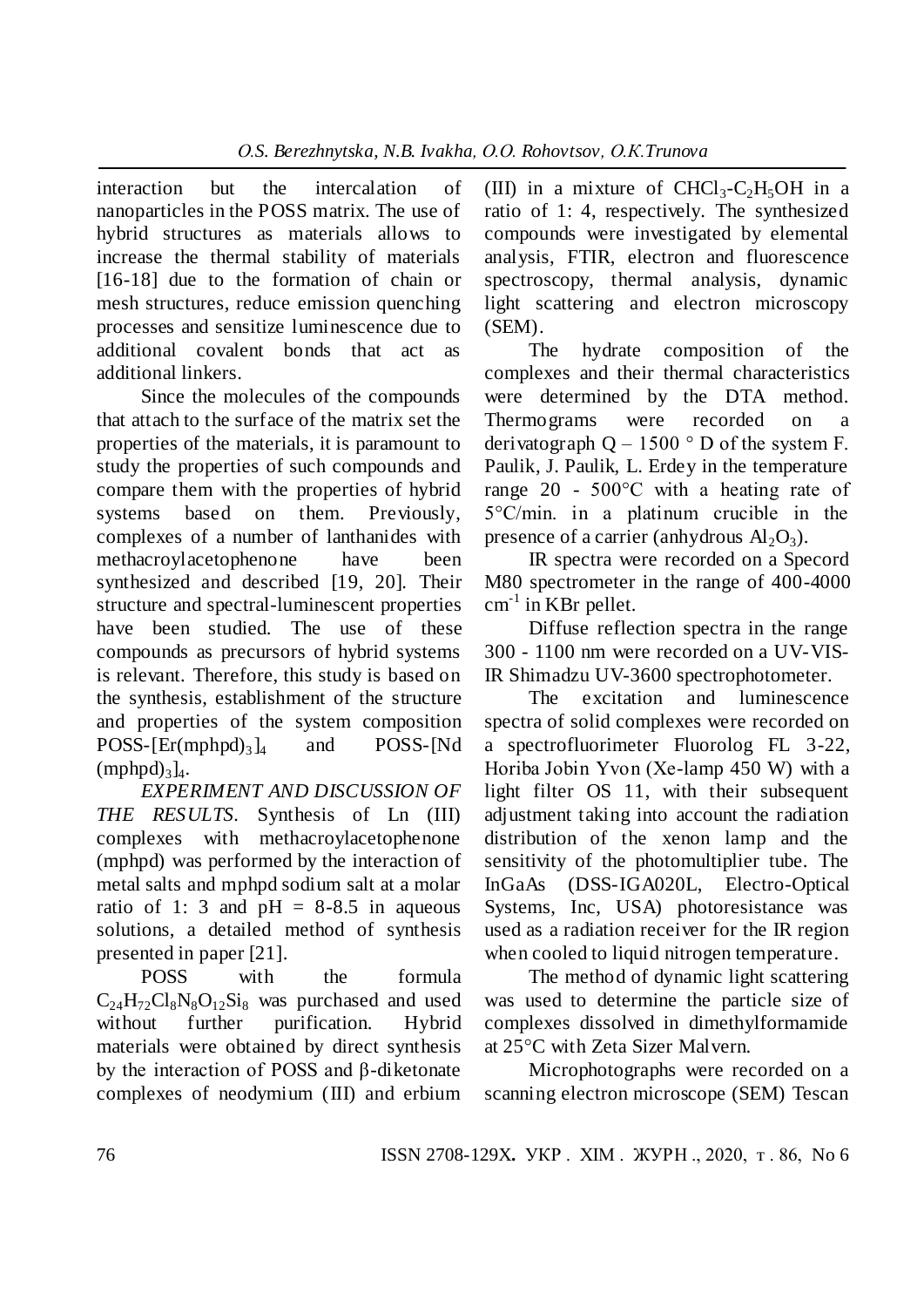### Mira 3.

The results of EDX analysis indicate a uniform distribution of the metal in the hybrid material. The content of elements (ww,%) in the sample is: carbon 44.35, nitrogen 4.26, oxygen 37.37, sodium 0.42, silicon 11.93, neodymium 1.67.

In the IR spectra of the synthesized hybrid materials in the range of 400–650  $cm^{-1}$  there are oscillation bands that correspond to the valence oscillations of the bonds (Ln-O) and (Ln-N) and the deformation oscillations of the chelate ring. The decrease in intensity compared to the spectra of  $Ln(mphod)$ <sub>3</sub> complexes is due to the appearance of valence oscillations of the Ln-N bond and steric difficulties that arise when the complex coordinates to the sizable siloxane molecule. The presence of additional bands in this region indicates both the unevenness of the bonds in the metal cycle and the appearance of additional oscillations corresponding to the oscillations of the deformation of the Si-O bond (500  $\text{cm}^{-1}$ , 660 cm<sup>-1</sup>). An additional intense broad band appears in the IR spectra, which is characterized by fluctuations in the valence of the Si-O-Si siloxane bond with a maximum of  $1050 \text{ cm}^{-1}$ . The presence of a wide absorption band in the range of 1500– 1700  $cm^{-1}$ , characterized by valence oscillations of  $v$  (CO) and  $v$  (CC), confirms the bidentate-cyclic coordination of βdiketonates [22]. The wide band with the highest frequency  $(-1540-1660$  $\text{cm}^{-1}$ ) includes the superposition of lines consisting of symmetric valence oscillation  $(C = 0)$ , valence oscillation  $C=C$  bond,  $v_{ph}$ , asymmetric valence oscillation  $(C = C)$  and deformation oscillations of the amino group.



Fig.1 IR-spectra  $Nd(mphpd)<sub>3</sub>(1)$ ,  $POSS-[\text{Nd}(mphpd)<sub>3</sub>]_4(2)$ 

Thus, the shape and position of the bands in the IR spectra indicate the formation of a hybrid structure of the composition POSS- [Ln(mphpd)<sub>3</sub>]<sub>4</sub>.

The absence of bands corresponding to the valence vibrations of water molecules suggests that the coordination of complexes to amino groups occurs due to the substitution of water molecules in the complexes.

The results of thermal analysis indicate the absence of water molecules in the obtained materials and high stability of hybrid structures. The stability of hybrid systems is proportional to the stability of metal polymers, which indicates the chemical rather than intermolecular interaction of siloxane molecules with  $\beta$ diketonate complexes.

In the electronic absorption spectra of the studied systems, there are bands  $\pi \rightarrow \pi^*$ of ligand transitions and bands f-f transitions of lanthanide ion, which are part of the complexes. If in the absorption spectra of the solutions there is a small shift in the maxima of the absorption bands, it indicates the

ISSN 2708-129X**.** УКР . ХІМ . ЖУРН ., 2020, т . 86, No 6 77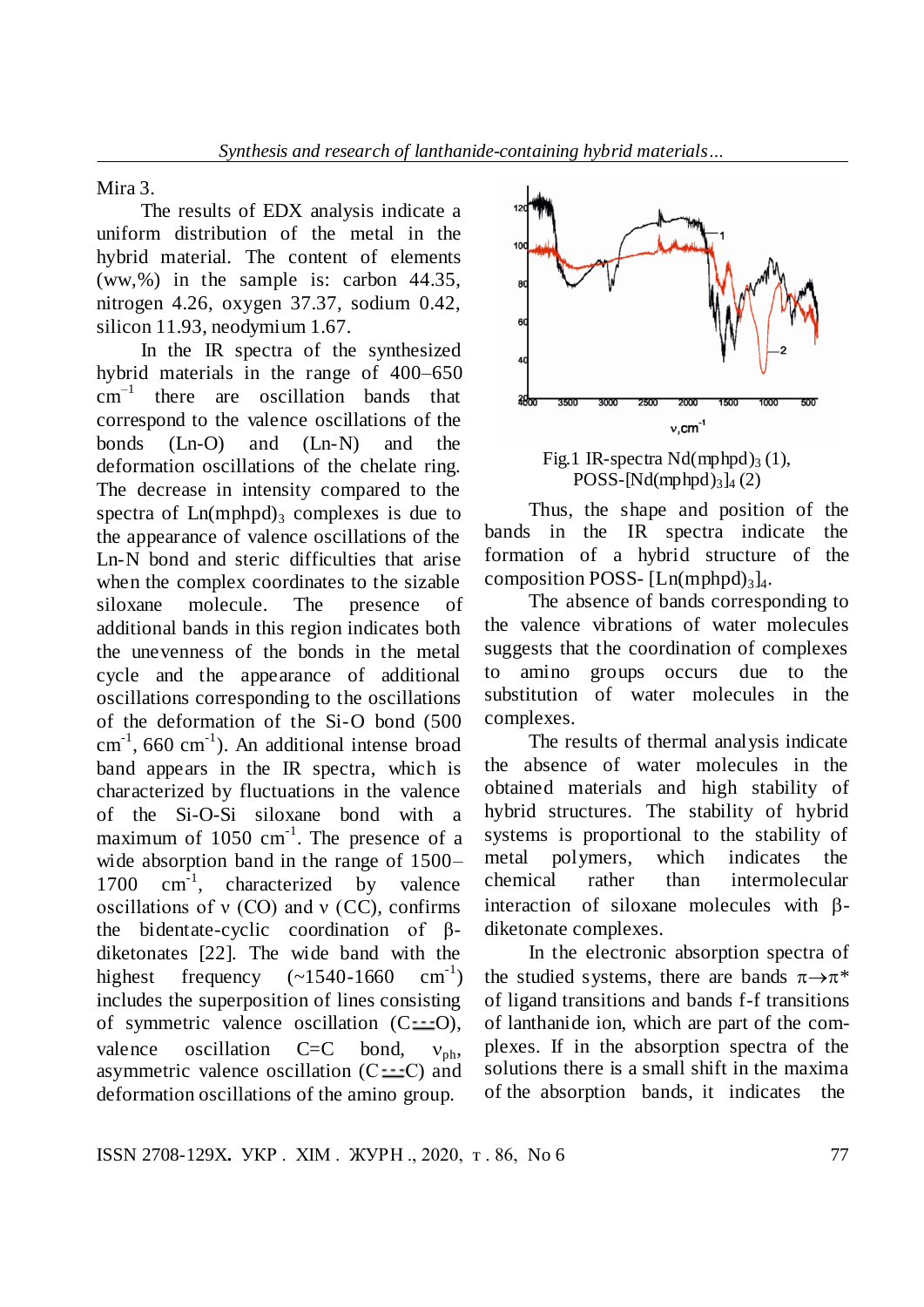Table 1

Table 2

|                                                                            | $Nd_{aq}^{3+}$ |                        | POSS-            | Transition                                            | $Er^{3+}$ |                        | POSS-            |
|----------------------------------------------------------------------------|----------------|------------------------|------------------|-------------------------------------------------------|-----------|------------------------|------------------|
| Transition                                                                 |                | Nd(mphpd) <sub>3</sub> | NdL <sub>3</sub> |                                                       |           | Er(mphpd) <sub>3</sub> | ErL <sub>3</sub> |
|                                                                            |                |                        |                  |                                                       |           |                        |                  |
| ${}^{4}I_{9/2} \rightarrow {}^{2}P_{1/2}$                                  | 23064          | 23255                  | 20920            | ${}^4I_{15/2} \rightarrow {}^4G_{11/2}$               | 26585     | 26309                  | 26525            |
|                                                                            |                |                        | weak             | ${}^{4}I_{15/2} \rightarrow$ $({}^{2}G,$              |           |                        |                  |
| $\rm{^{4}I_{9/2}}\rightarrow\rm{^{4}G_{9/2}}$                              | 19560          | 19520                  | 19531            | $^{4}F)_{9/2}$                                        | 24744     | 24520                  | 24600            |
| $^{4}I_{9/2} \rightarrow ^{4}G_{7/2}$                                      | 19157          | 19050                  | 19065            | ${}^{4}I_{15/2} \rightarrow {}^{4}F_{5/2}$            | 22378     | 22270                  | 22173            |
|                                                                            |                |                        |                  |                                                       |           |                        |                  |
| <sup>4</sup> $I_{9/2} \rightarrow ^{4}G_{5/2}$ ,<br><sup>2</sup> $G_{7/2}$ | 17360          | 17168                  | 17240            | ${}^{4}I_{15/2} \rightarrow {}^{4}F_{7/2}$            | 20709     | 20538                  | 20530            |
|                                                                            |                |                        |                  |                                                       |           |                        |                  |
| $\rm{^{4}I_{9}}\rightarrow \rm{^{4}F_{9}}$                                 | 14720          | 14700                  | 14727            | ${}^4\text{I}_{15/2} \rightarrow {}^4\text{H}_{11/2}$ | 19334     | 19190                  | 19250            |
|                                                                            |                |                        |                  | ${}^4I_{15/2} \rightarrow {}^4S_{3/2}$                | 18570     | 18450                  | 18426            |
| $\rm{^{4}I_{90}} \rightarrow \rm{^{4}F_{70}}$                              | 13513          | 13400                  | 13420            |                                                       |           |                        |                  |
| ${}^{4}I_{9/2} \rightarrow {}^{4}H_{9/2}$                                  | 12594          | 12470                  | 12480            | ${}^4I_{15/2} \rightarrow {}^4F_{9/2}$                | 15452     | 15324                  | 15320            |
|                                                                            |                |                        |                  | ${}^{4}I_{15/2} \rightarrow {}^{4}I_{9/2}$            | 12567     | 12488                  | 12485            |
| ${}^{4}I_{9/2} \rightarrow {}^{4}F_{3/2}$                                  | 11560          | 11430                  | 11470            |                                                       |           |                        |                  |

**Assignment of lines in diffuse reflectance spectra of neodymium compounds**

**Assignment of lines in diffuse reflectance spectra of erbium compounds**

substitution of water molecules in the immediate coordination environment without a significant change in the geometry of the coordination polyhedron [23].

In the spectra of hybrid systems, a stronger splitting of the spectral lines corresponding to supersensitive transitions is observed in comparison with similar bands in the electronic spectra of complexes (Fig.2).

Thus, the absorption band corresponding to the transition  ${}^4I_{9/4} \rightarrow {}^2S_{3/2}$ ,  ${}^4F_{7/2}$  is split into 3 components, the absorption band corresponding to the transition  ${}^{4}I_{9/4} \rightarrow {}^{4}F_{3/2}$  is split into 4 components, which indicates the non-cubic symmetry of the ligand field and slight deformation of the coordination polyhedron of hybrid structures, compared with metal complexes (Table 1). In the  $[POSS-<sub>1</sub>Nd(mphpd)<sub>3</sub>]$ <sub>4</sub> spectra, the absorption band corresponding to the  $\mathrm{^{4}I_{9/2}}\rightarrow\mathrm{^{2}}$ transition is difficult to differentiate due to the shift of the charge transfer band due to the replacement of

water molecules by the sizable POSS molecule.

The half-width of the supersensitive transition  ${}^{4}I_{9/4} \rightarrow {}^{4}G_{5/2}$ ,  ${}^{2}G_{7/2}$  is (-310 cm<sup>-1</sup>) and  $(+270 \text{ cm}^{-1})$ , the band contains a split shoulder, which probably indicates a high symmetry of the ligand field, but a significant deformation of the coordination polyhedron. The shape and position of the bands in the electronic spectra and diffuse reflectance spectra of POSS- [Nd  $(mphpd)_{3}]_{4}$ corresponds to the coordination number 8 [24]. The ratio of the intensities of the absorption bands in the region of supersensitive transitions in the spectra of the crystalline sample at 12480 cm-1  $({}^{4}I_{9/2} \rightarrow {}^{4}H_{9/2} + {}^{4}$ and  $17240 \text{cm}^{-1}$  $({}^{4}I_{9/2} \rightarrow {}^{2}G_{7/2} + {}^{4}G_{5/2})$  for POSS-[Nd(mphpd)<sub>3</sub>]<sub>4</sub> is 0.83, while for  $Nd(mphpd)_3 - 0.57$ , and for the aquacomplex - 1.12, which suggests a decrease in symmetry in the case of a hybrid system compared to the original metal complex and an increase compared to the aqua ion.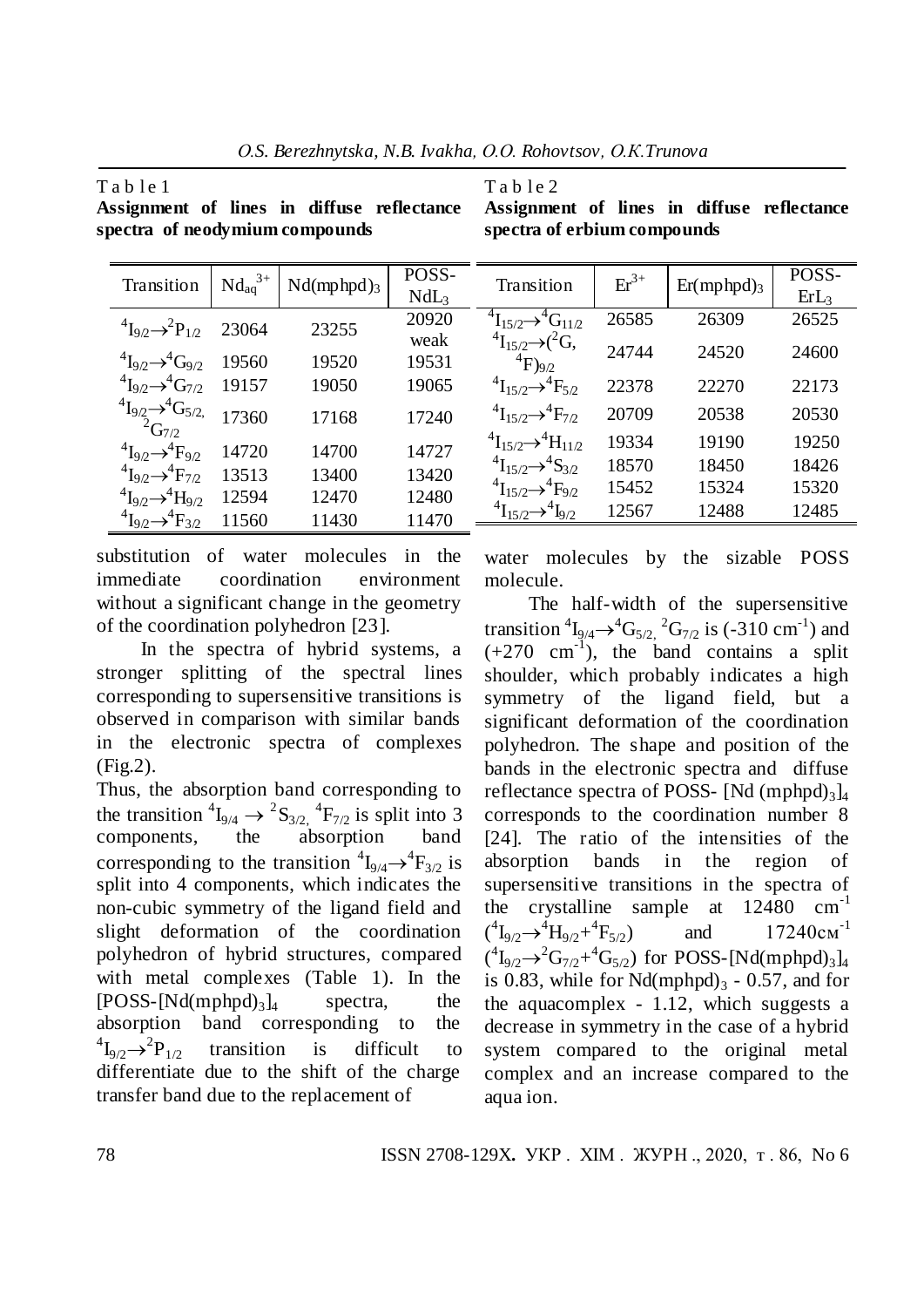



The shape and position of the bands in electronic spectra and diffuse reflectance spectra practically do not differ, which indicates a similar structure of compounds in solution and in the solid state. In the electronic spectra and diffuse reflectance spectra of Er(III) complexes, a set of bands corresponding to erbium ion transitions from the  ${}^{4}I_{15/2}$  ground state is observed. The bands  ${}^{4}I_{15/2} \rightarrow {}^{2}H_{11/2}$  (520 HM) and  ${}^{4}I_{15/2} \rightarrow {}^{4}G_{11/2}$  (377 nm) are the most sensitive to changes in the ligand field (Table 2). As can be seen from

the table, the bands are shifted compared to metal complexes in the short-wavelength region, which indicates the deformation of the coordination polyhedron due to the coordination of the volume molecule of the polyhedral oligomeric silsesquioxane. It should be noted that compared to the bands of the aquaion there is a slight longwavelength displacement. Thus, hybrid systems occupy an intermediate position in symmetry between aqua and metal complexes.

The shape, position, displacement and splitting of the spectral bands in the electronic spectra and diffuse reflectance spectra indicate the passage of the processes of complexation and the formation of complexes of non-cubic symmetry with coordination number 8. Thus, the presence of insignificant displacements of the absorption bands indicates the invariance of the coordination environment and the geometry of the coordination polyhedron for metal complexes and hydride systems based on them. The shift of the bands of supersensitive transitions in comparison with the spectra of metal complexes indicates both additional coordination of nitrogen atoms of the silsesquioxane molecule and some deformation of the coordination polyhedron, which is due to steric difficulties. According to the set of data from thermal and spectroscopic studies, the structure of the obtained hybrid material can be represented as follows (Fig. 3)

The method of dynamic light scattering shows that the studied systems are polydisperse with a uniform distribution of the dispersed phase in the dispersion medium.

ISSN 2708-129X**.** УКР . ХІМ . ЖУРН ., 2020, т . 86, No 6 79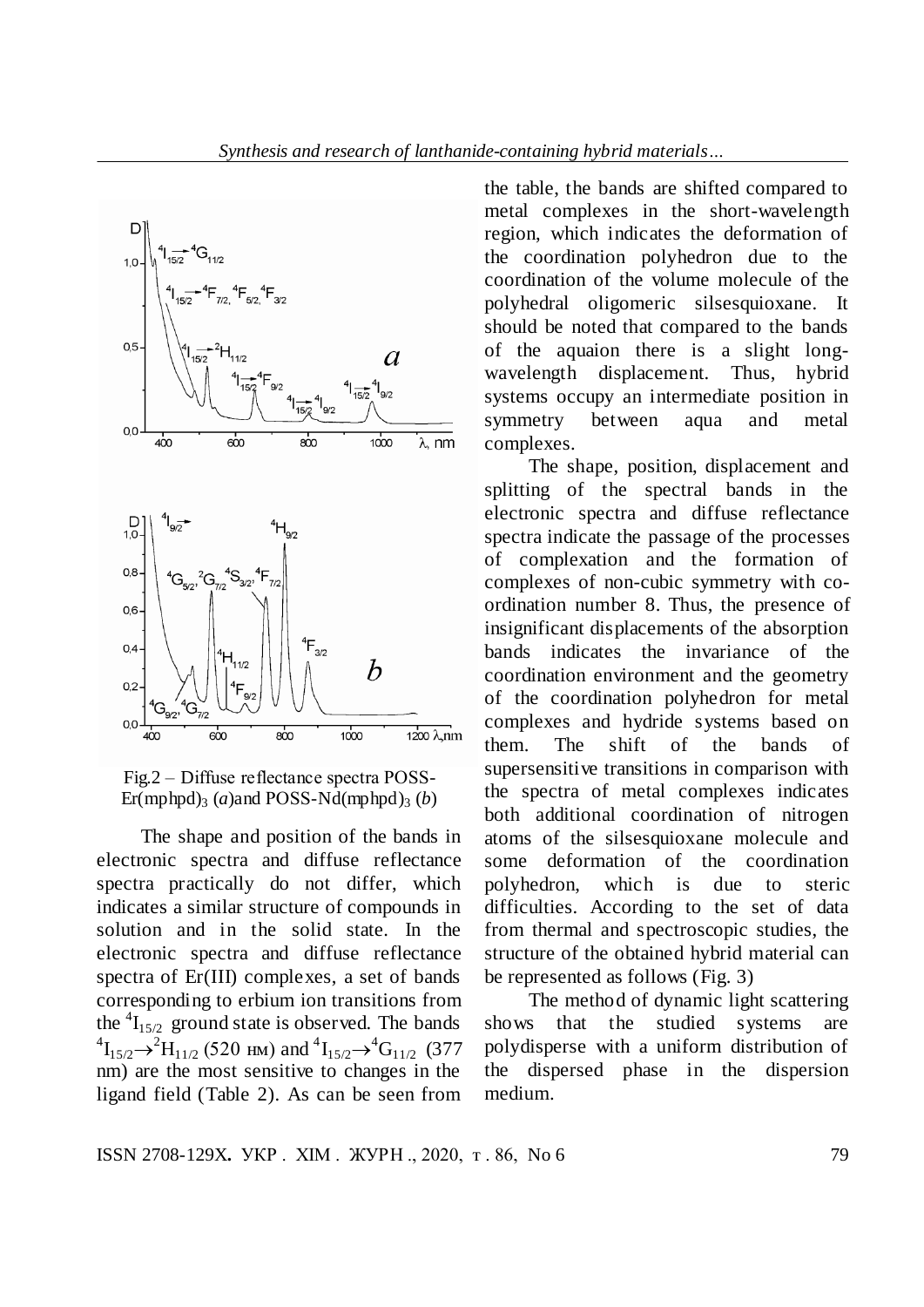*О.S. Berezhnytska, N.B. Ivakha, О.О. Rohovtsov, О.К.Trunova*



Fig.3 – Approximate structure of the hybrid based on POSS-MPOSS[Ln(mphpd) $_3$ ]<sub>4</sub>

The predominant particle radius is 20 nm, such particles in the system 97%. In the case of monocomplexes, the particle size was in the range of 30-50 nm. Obviously, the formation of hybrid systems reduces the dispersion of particles, which may be due to the high dispersion of silsesquioxanes, which in turn contributed to changes in surface morphology, shape and size of nanoparticles.

The analysis of microphotographs confirms the conclusions made on the basis of the method of dynamic light scattering and testifies to the nanodispersity of the obtained systems. Microphotographs of hybrids (Fig. 4) differ significantly from previously studied monomeric, metalpolymeric and copolymeric compounds. In microphotographs of metal-polymer and copolymer powders, spherical particles were clearly distinguished, and depending on the structure of the industrial monomer (styrene, vinylcarbazole) their size differed significantly, for compounds based on



Fig.4 – SEM- Microphotographs of hybrid structures powder (*a*) and film (*b*) [РOSS- $Nd(mphpd)<sub>3</sub>$ <sub>n</sub>

80 ISSN 2708-129X**.** УКР . ХІМ . ЖУРН ., 2020, т . 86, No 6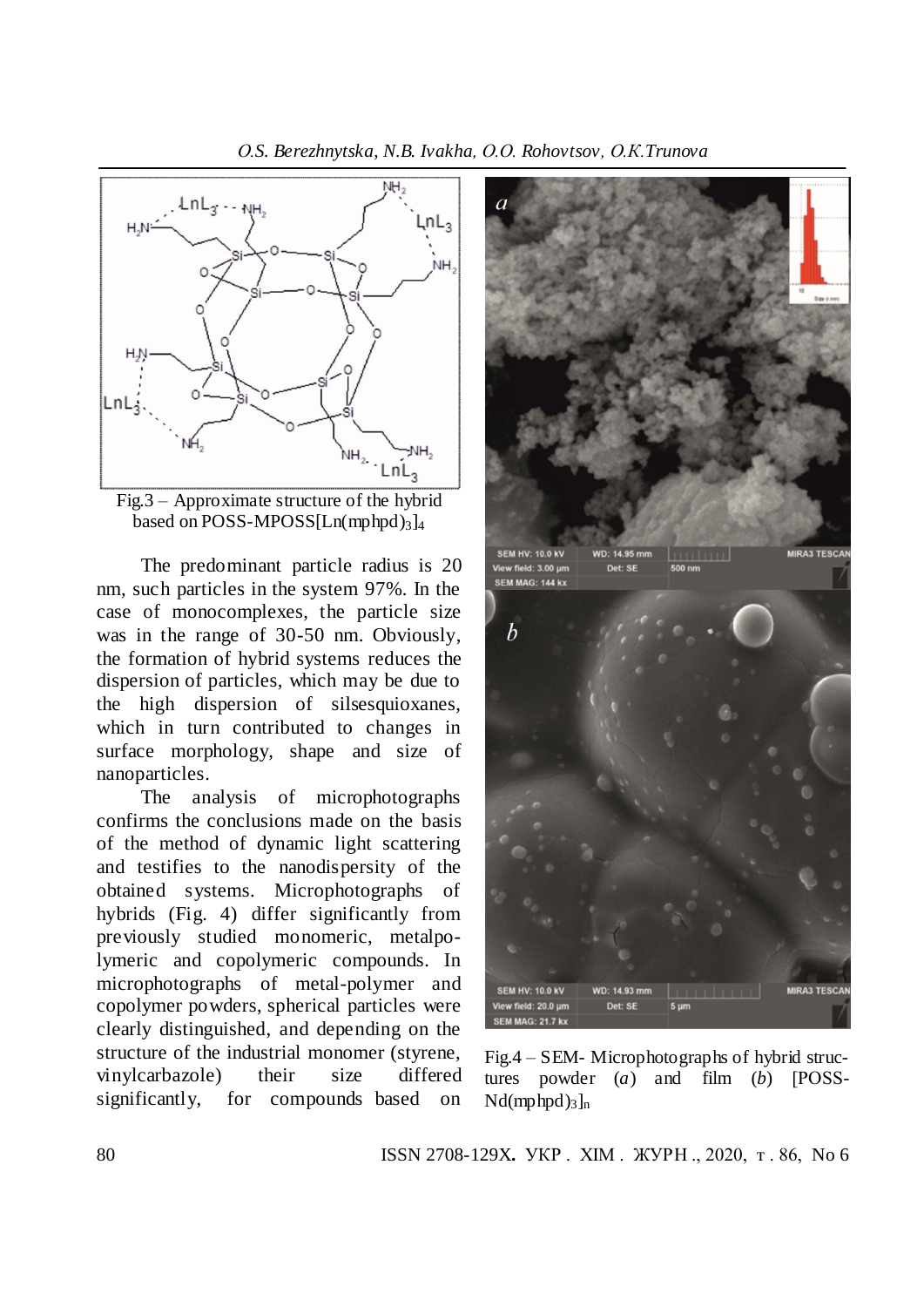methyl methacrylate was characterized by the formation of a spongy structure [5, 18]. In the case of hybrid systems, we observe significant differences from the previously studied monomeric, metal-polymer and copolymer compounds. Surface morphology also corresponds to amorphous systems, however, this is the only similarity. Loose, spongy, layered homogeneous structure is an intermediate between monomer complexes and metal polymers based on methyl methacrylate. Microphotographs of the film indicate the absence of aggregation. It is known that POSS molecules can be chemically integrated into the structure of the polymer matrix due to the interaction of reactive POSS groups with functional groups of monomers, oligomers and polymers that form the polymer matrix [25]. The same happens in the case of coordination of POSS molecules thr functional groups to metal complexes (Fig. 4). The difference between microphotographs of films and powders is due to the different morphology of the surface. Films were obtained by precipitation of solutions with a concentration of  $5 \cdot 10^{-4}$ M.

If in the case of powders there is a slight agglomeration, then this process is absent in the films, due to both the degree of dilution of the solutions and the stabilizing effect of the bulk molecules of polyhedral oligomeric silsesquioxanes.

Thus, the results of EDX analysis, the method of dynamic light scattering and microphotographs are consistent and indicate the nanodispersity of the obtained systems. The main idea of the study was to obtain materials with high luminescent properties, so the study of luminescent

characteristics was of considerable interest. For effective luminescence, the energy difference between the triplet level of the ligand and the singlet level of the lanthanide ion should be in the range of 2500-3500 cm<sup>-1</sup>. Therefore, for the experimental determination of the energy of singlet and triplet levels in the studied β-diketonate complexes, the fluorescence and phosphorescence spectra of gadoliniumcontaining compounds were studied, which allowed to calculate the energies of triplet levels [26].

Studies have shown that for the  $Er(III)$ ion the energy of the singlet level is 18600  $cm^{-1}$ , so the difference between the singlet and triplet level is low, is in the range of 1100-2000 cm-1 , which explains the low luminescence efficiency  $Er(mphpd)_3$ . It is known that functionalized POSS molecules are able not only to show luminescence, but also to enhance luminescence in the blue region. However, studies have shown that the luminescence intensity of POSS-  $[Er(mphpd)<sub>3</sub>]$ <sub>4</sub>, as well as the metal complex, is low, which indicates that the main contribution to the emission is the coordination fragment (Fig. 5). The expected sensitization effect was not observed, which is due to both energy dependence and shielding of the radiating center by the bulky POSS molecule.

In contrast to erbium complexes, for neodymium compounds the luminescence intensity is quite high (Fig. 6). The luminescence spectrum of POSS-  $[Nd(mphpd)<sub>3</sub>]$ <sub>4</sub> consists of three bands corresponding to the transitions from the excited level of the Nd(III)  ${}^{4}F_{3/2}$  ion to the base level multiples  ${}^{4}I_{9/2}$  (878 and 898 nm),

ISSN 2708-129X. УКР. XIM. ЖУРН., 2020, т. 86, No 6 81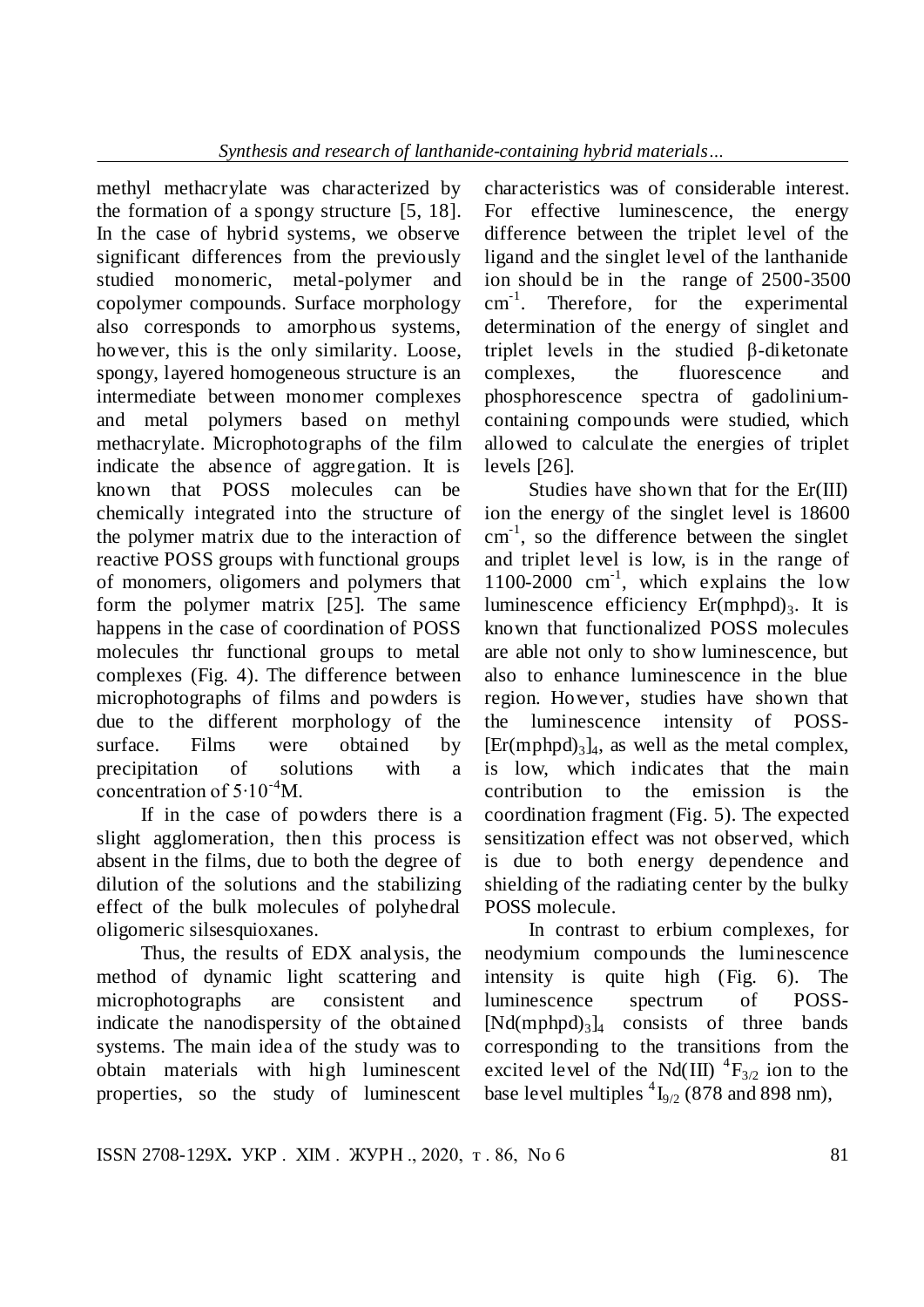

Fig. 5. Luminescence spectra of Er(III) compounds

 ${}^{4}I_{11/2}$  (1062 nm) and  ${}^{4}I_{13/2}$  (1333 nm). The absence of band splitting, which corresponds to the transition  ${}^{4}F_{3/2} \rightarrow {}^{4}I_{11/2}$ , indicates a fairly high symmetry of the complex and the presence of a single coordination center. The transition band  ${}^{4}F_{3/2} {\rightarrow} {}^{4}I_{9/2}$  is split into two components, which indicates non-cubic symmetry of the ligand field. As can be seen, the maxima of the transitions are slightly shifted to the long-wavelength region, but the band of the most intense transition  $F_{3/2} \rightarrow ^4 I_{11/2}$  is practically not shifted, which indicates the same coordination environment of the central ion in both compounds. As can be seen from the figure, the luminescence intensity of POSS-  $[Nd(mphpd)_{3}]_{4}$  is 10 times higher than for neodymium methacrylacetophenoate (III). Thus, obtaining hybrid systems based on coordination compounds of lanthanides (Nd(III), Er(III)) allows to obtain materials with high luminescent characteristics.

*CONCLUSIONS.* In this work synthesizes new hybrid systems based on the



compounds

-diketonate complexes of lanthanides and polyhedral oligomeric silsesquioxanes, which allows to increase the thermal and chemical resistance of materials. The composition and structure of the synthesized compounds are established. It is shown that the replacement of water molecules in the coordination environment of lanthanide complexes by POSS functional groups allows to obtain hybrid materials for special purposes. It is established that the structure of the coordination polyhedron c.a. it does not change, but only slightly deforms. Analysis of microphotographs and the method of dynamic light scattering indicate the formation of nanosystems with particles of about 20 nm. Microphotographs of the films indicate the stabilizing effect of POSS molecules, which prevents agglomeration. It is shown that these complexes exhibit high luminescence intensity, which allows their use as precursors of luminescent materials. The presence of a large number of emitting centers allows to offer these compounds as markers for the protection of securities.

82 ISSN 2708-129X**.** УКР . ХІМ . ЖУРН ., 2020, т . 86, No 6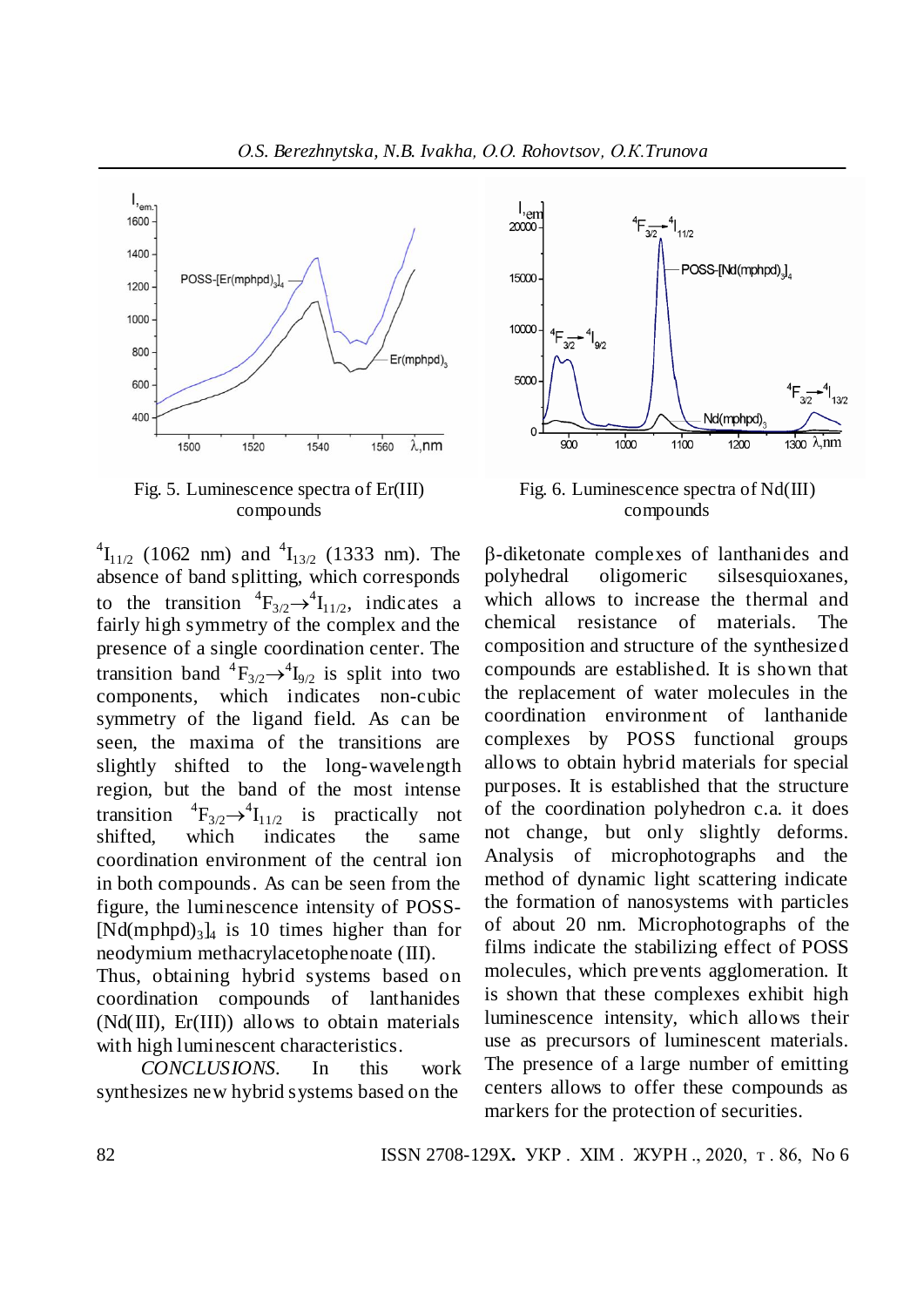#### ACKNOWLEDGEMENT

The team of authors would like to express their gratitude to the colleagues of the A.V.Bohatsky Physico-Chemical Institute of NASU Smola S.S and Rusakova N.V.

The work is done within the theme  $N_2$  III-03-12 (310E) «New inorganic compounds and highly efficient functional materials (physicochemical basis of design? Heterogeneousheterophase synthesis, structure, properties)»

## СИНТЕЗ ТА ДОСЛІДЖЕННЯ ЛАНТАНІД-ВМІСНИХ ГІБРИДНИХ МАТЕРІАЛІВ НА ОСНОВІ ПОЛІЕДРАЛЬНИХ ОЛІГОМЕР-НИХ СИЛСЕСКВІОКСАНІВ

О.С. Бережницька<sup>1,2\*</sup>, Н.Б. Іваха<sup>1, 2</sup>, О.О. Роговцов $^1, \mathrm{O}$ .К.Трунова $^1$ 

*1 Інститут загальної та неорганічної хімії ім.В.І.Вернадського НАН України, просп. Академіка Палладіна, 32/34, Київ, 03142, Україна*

*<sup>2</sup>Національний технічний університет України «Київський політехнічний інститут імені Ігоря Сікорського», просп. Перемоги, 37, Київ, 03056, Україна*

*\* е-mail: [olekberez@gmail.com](mailto:olekberez@gmail.com)*

Нові гібридні матеріали були синтезовані на основі метакроїлацетофеноату неодиму(ІІІ) та ербію (III) та поліедрального олігомерного силсесквіоксану (POSS) загальної формули  $C_{24}H_{72}C_{8}N_{8}O_{12}Si_8$ . Встановлено склад та будову синтезованих сполук. В ІЧ-спектрах синтезованих гібридних матеріалів діапазоні 400–650 см<sup>-1</sup> присутні смуги коливань, що відповідають валентним коливанням зв'язків (Ln-O) і (Ln-N) та деформаційним коливанням хелатного кільця. Зниження інтенсивності порівняно зі спектрами комплексів Ln(mphpd)<sub>3</sub> обумовлено появою валентних коливань зв'язку Ln-N

та стеричними труднощами, які виникають, при координації молекули силоксану. В ІЧспектрах з'являється додаткова інтенсивна широка смуга, характерна для валентного коливання зв'язку Si-O-Si з максимумом 1050 см<sup>-1</sup>. Наявність широкої смуги поглинання в діапазоні 1500–1700 см<sup>-1</sup>, , підтверджує бідентатно-циклічну координацію βдикетонатів. Таким чином, форма та положення смуг в ІЧ-спектрах вказують на утворення гібридної структури POSS-  $[Ln(mphpd)<sub>3</sub>]$ <sub>4</sub>. Форма, положення, зміщення та розщеплення спектральних смуг в ЕСП та ЕСДВ свідчить про проходження процесів комплексоутворення та одержання комплексів некубічної симетрії з К.Ч. лантаніду 8. Наявність незначних за величиною (до 200см-1 ) зміщень смуг поглинання свідчить про незмінність координаційного оточення та геометрії координаційного поліедру для комплексів металів та гібридних систем на їх основі. Зміщення смуг надчутливих переходів порівняно зі спектрами металокомплексів лише вказує на додаткову координацію атомів азоту молекули силсесквіоксану та деяку деформацію координаційного поліедру, що обумовлено стеричними труднощами. Результати ЕDХ аналізу, методу динамічного розсіяння світла та мікрофотографій добре узгоджуються та свідчать про нанодисперсність отриманих систем.

К л ю ч о в і с л о в а*:* комплекси, гібридні структури, люмінесцентні матеріали, емісія, наносистеми

СИНТЕЗ И ИССЛЕДОВАНИЕ ЛАНТАНИД-СОДЕРЖАЩИХ ГИБРИДНЫХ МАТЕРИА-ЛОВ НА ОСНОВЕ ПОЛИЭДРАЛЬНЫХ ОЛИГОМЕРНЫХ СИЛСЕСКВИОКСАНОВ

А.С. Бережницкая<sup>1,2\*</sup>, Н.Б. Иваха<sup>1, 2</sup>, А.А. Роговцов $^{1}$ , Е.К.Трунова $^{1}$ 

ISSN 2708-129X. УКР. XIM. ЖУРН., 2020, т. 86, No 6 83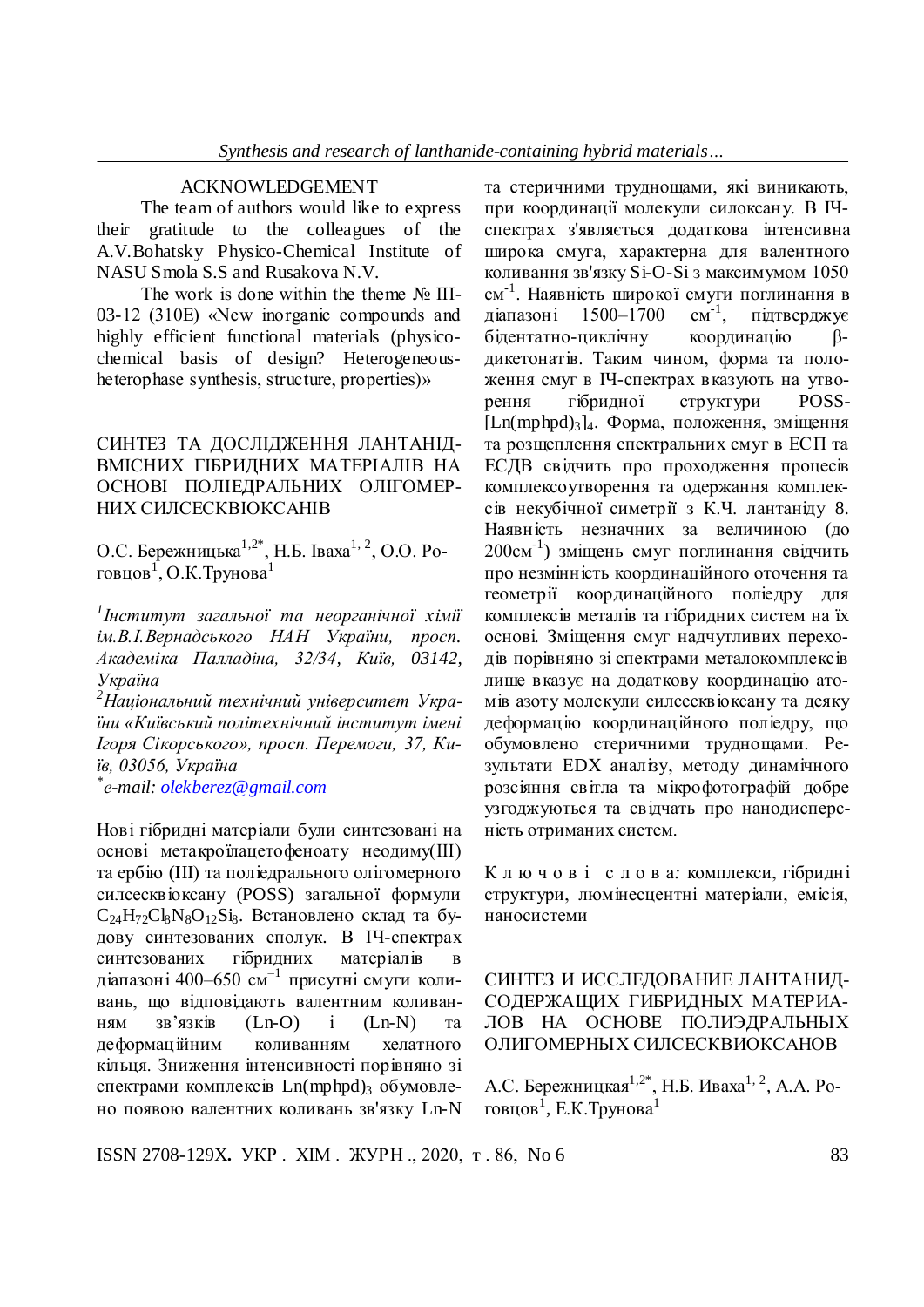*<sup>1</sup>Институт общей и неорганической химии им. В.И. Вернадского НАН Украины, просп. Академика Палладина, 32/34, Киев, 03142, Украина*

*<sup>2</sup>Национальный технический университет Украины «Киевский политехнический институт имени Игоря Сикорского», просп. Победы, 37, Киев, 03056, Украина \* е-mail: [olekberez@gmail.com](mailto:olekberez@gmail.com)*

Новые гибридные материалы были синтезированы на основе метакроилацетофеноата неодима(ІІІ) и эрбия (ІІІ), а также полиэдрального олигомерного силсесквиоксана (POSS) общей формулы  $C_{24}H_{72}C\text{kNs}O_{12}Si$ 8. Установлено состав и строение синтезированных соединений. В ИК-спектрах синтезированных гибридных материалов в диапазоне 400–650 см<sup>-1</sup> присутствуют полосы колебаний, которые отвечают валентным колебаниям связей (Ln-O), (Ln-N) и деформационным колебаниям хелатного кольца. Снижение интенсивности по сравнению со спектрами комплексов Ln(mphpd)<sub>3</sub> обусловлено появлением валентных колебаний связи Ln-N и стерическими трудностями, которые возникают при координации силоксана. В ИК-спектрах гибридов проявляется дополнительная интенсивная широкая полоса, характерная для валентного колебания связи Si-O-Si, с максимумом 1050 см<sup>-1</sup>. Наличие широкой полосы в диапазоне1500–1700 см-1 подтверждает бидентатно-циклическую координацию βдикетонатов. Таким образом, форма и положение полос в ИК-спекрах указывают на образование гибридной структуры POSS- [Ln(mphpd)3]4. Форма, положение, смещение и расщепление спектральных полос в ЭСП и ЭСДО свидетельствуют о прохождении процессов комплексообразования и получении комплексов некубической симметрии с К.Ч. лантанида 8. Наличие незначительных по величине (до 200см<sup>-1</sup>) смещений полос поглощения свидетельствует о неизменности

координационного окружения и геометрии координационного полиэдра для комплексов металлов и гибридных систем на их основе. Смещение полос сверхчувствительных переходов по сравнению со спектрами металлокомплексов указывает лишь на дополнительную координацию атомов нитрогена молекулы силсесквиоксана и некоторую деформацию координационного полиэдра, обусловленную стерическими трудностями. Результаты ЕDХ анализа, метода динамического рассеивания света и микрофотографий хорошо согласуются и свидетельствуют о нанодисперсности полученных систем.

К л ю ч е в ы е с л о в а*:* комплексы, гибридные структуры, люминесцентные материалы, эмиссия, наносистемы.

#### **REFERENCES**

1. Santos H.P., Gomes E.S., Santos M.V., D'Oliveira K.A., Cuin A., Martins J.S., Quirino W.G., Marques L.F. Synthesis, structures and spectroscopy of three new lanthanide β-diketonate complexes with 4,4'-dimethyl-2,2'-bipyridine. Near-infrared electroluminescence of ytterbium (III) complex in OLED. *Inorganica Chimica Acta*  2018. - doi:

<https://doi.org/10.1016/j.ica.2018.09.030>

- *2.* Bünzli J-C. G., Eliseeva S. V. Rare earths: jewels for functional materials of the future. *New J. Chem.* 2011. **35**: 1165-1176.
- 3. Ning Y., Zhu M., Zhang J.-L. Near-infrared (NIR) lanthanide molecular probes for bioimaging and biosensing. *Coordination Chemistry Reviews*. 2019. **399**: 213028.
- 4. Bünzli J-C. G. Review: Lanthanide coordination chemistry from old concept to coordination polymers. *J. of Coordination Chemistry*. 2014. http: //dx.doi.org/10.1080/00958972.2014.95720 1.

84 ISSN 2708-129X**.** УКР . ХІМ . ЖУРН ., 2020, т . 86, No 6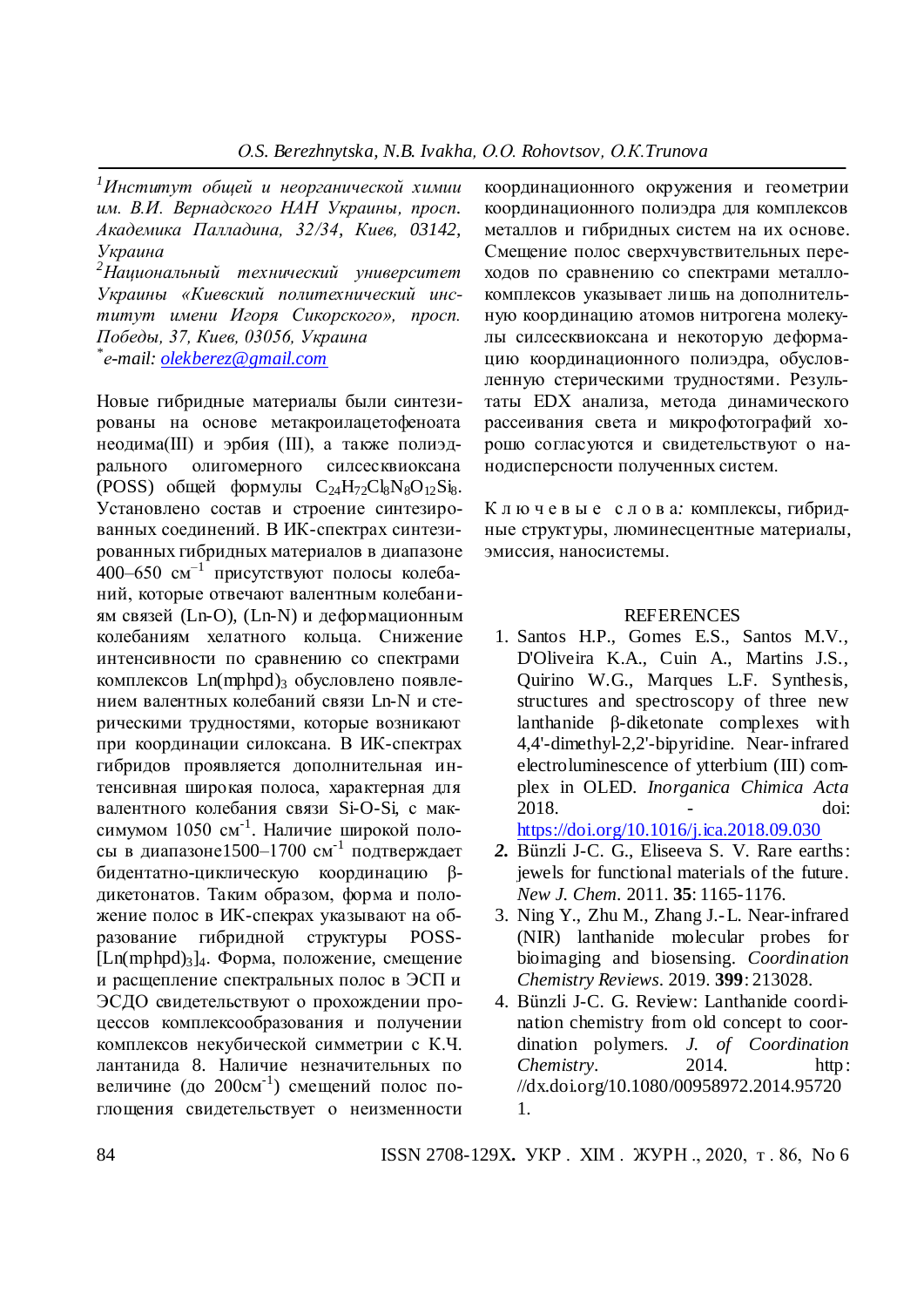- 5. Berezhnytska O., Savchenko I., Ivakha N., Trunova O., Rusakova N., Smola S., Rogovtsov O. Synthesis, characterization and luminescent properties of polymer complexes of Nd(III) with *β*-dicarbonyl ligands. *Nanoscale Research Letters.* 2017. **12.** (338). 1-8.
- 6. Savchenko I.A., Berezhnytska A.S., Ivakha N.B., Trunova E.K. New nanosized systems based lantanide diketonate complexes for OLEDs In book Springer [Proceedings](http://link.springer.com/bookseries/361) in [Physics](http://link.springer.com/bookseries/361) *«Nanocomposites, Nanophotonics, Nanobiotechnology, and Applications»*. 2015. **15685:** 94.
- 7. Starovoitova I.A., Khozin V.G., Abdrakhmanova L.A., Ushakova G.G Hybrid organo-inorganic binders obtained by sol-gel technology, and their practical use in composite materials. *Proceeding Of KSUCE*. 2010. **2**. 14.
- 8. Babkina N.V., Martyniuk I.S., Alekseeva T.T. Features of the viscoelastic behavior of organo-inorganic Ti-containing copolymers and interpenetrating polymer networks based on them. *Polymer Journal*. 2013. **35**. 237-242.
- 9. Aguiar F. P., Costa I. F., Espínola J. G. P., Faustino W.M., Moura J. L., Brito H.F., Paolini T.B., Felinto M.C.F.C., Teotonio E.E.S. Luminescent hybrid materials functionalized with lanthanide ethylenodiaminotetraacetate complexes containing β-diketonateas antennaligands. *Journal of Luminescence*. 2016. **70**. 538– 546.
- 10. Sui Y.-L., Yan B. Luminescent molecular hybrid system derived from 2 furancarboxylic acid and silylated monomer coordinated to rare earth ions. *Applied Surface Science*. 2006. **252**. 4306–4311.
- 11. Yan B. Lanthanide-Functionalized Metal−Organic Framework Hybrid Systems To Create Multiple Luminescent Centers for

Chemical Sensing. *Acc. Chem. Res*. 2017. **50**. 2789-2798.

- 12. Pielichowski K., Njuguna J., Janowski B., Pielichowski J. Polyhedral oligomeric silsesquioxanes (POSS)- containing nanohybrid polymers. *Adv. Polym. Sci*. 2006, **201:**225-296. https://doi.org/10.1007/12\_077
- 13. Zhang W., Muller A.H.E. Architecture, self-assembly and properties of well-defined hybrid polymers based on polyhedral oligomeric silsequioxane (POSS). *Progress in Polymer Science*. 2013. **38**. .8: 1121- 1162. https:// doi.org/10.1016/j.progpolymsci.2013.03.00 2
- 14. Zhou H., Ye Q., Xu J. Polyhedral oligomeric silsesquioxane-based hybrid materials and their applications. *Mater.Chem.Front*. 2017. **1**: 212-230. https:// doi.org/10.1039/C6QM00062B.
- 15. Cho H., Hwang D., Lee J., Jung Y., Park J., Lee J., Lee S., Shim H. Electroluminescent polyhedral oligomeric silsesquioxanebased nanoparticle. *Chem. Mater*. 2006. **18**: 3780-3787.

[https://doi.org/10.1021/cm061011f.](https://doi.org/10.1021/cm061011f)

- 16. Matejka L., Murias P., Plestil J. Effect of POSS on thermomechanical properties of epoxy–POSS nanocomposites *Eur.Polym.J*. 2012. **48**. 260–274. https:/ /doi.org/10.1016/ j.eurpolymj.2011.11.009.
- 17. Chi C., Li X. Near-Infrared Emissive Lanthanide Hybridized Nanofibrillated Cellulose Nanopaper as Ultraviolet Filter. *[Car](https://www.sciencedirect.com/science/journal/01448617)[bohydrate Polymers.](https://www.sciencedirect.com/science/journal/01448617)* 2018. **186**. 176-183, [https://doi.org/10.1016/j.carbpol.](https://doi.org/10.1016/j.carbpol.%202017.12.088)  [2017.12.088.](https://doi.org/10.1016/j.carbpol.%202017.12.088)
- 18. Ma J., Yan B. Novel hybrid materials of lanthanide coordination polymers ion exchanged Mg-Al layered double hydroxide: Multi-color photoluminescence and white color thin film. *Dyes and Pigments*. 2018. **153**. 266-274.

ISSN 2708-129X. УКР. XIM. ЖУРН., 2020, т. 86, No 6 85